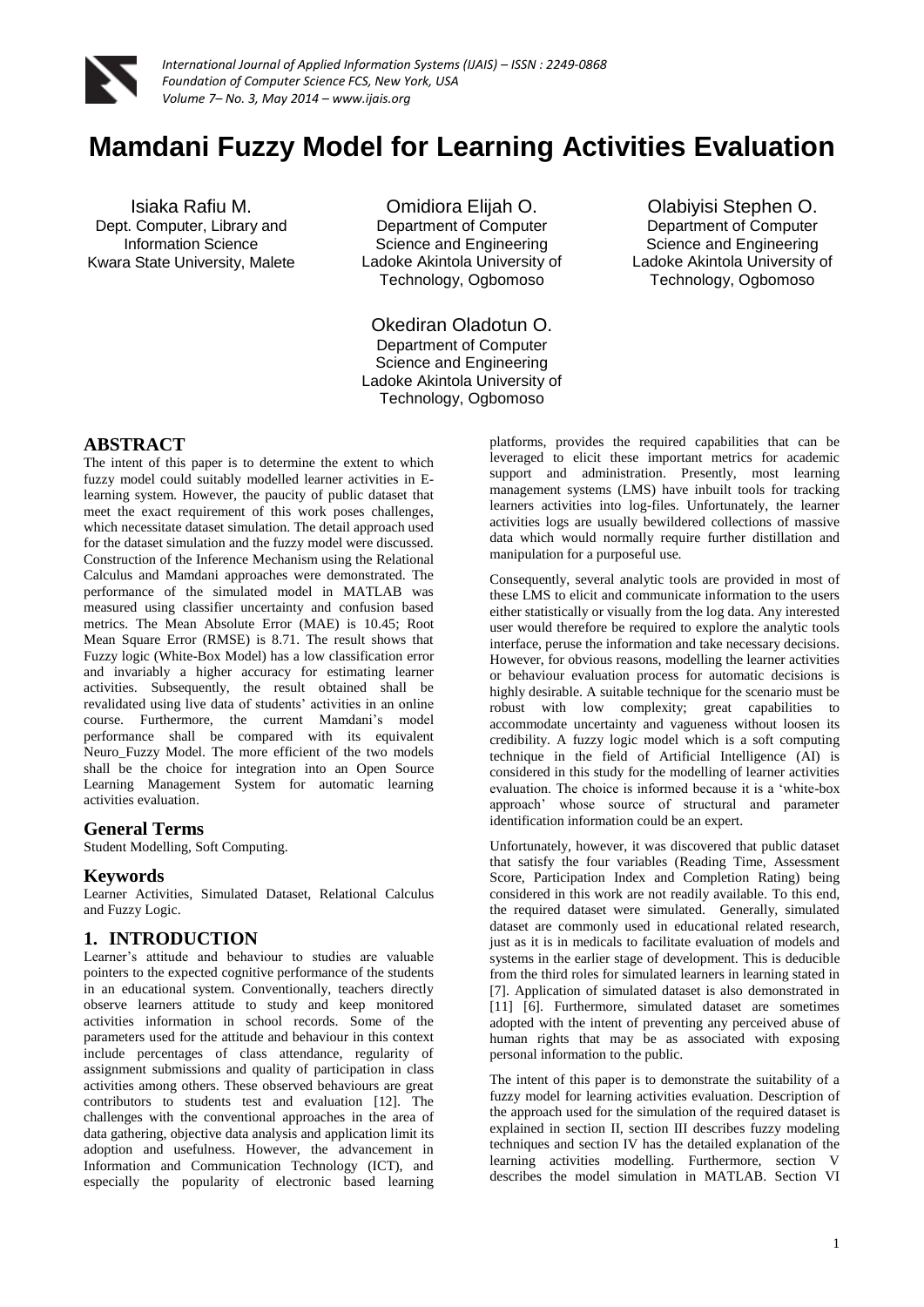

explains the model evaluation metrics. Finally, section VII discusses the findings and gave insight into the directives of future works.

# **2. LEARNING ACTIVITIES DATASET SIMULATION**

Data simulation for research purpose is necessitated either by inadequate volume of dataset or absolute absent of suitable dataset for the domain being modelled. The intent in the former case might be for instance, to blow up the size of the dataset for effective operations of a particular classifier. In such a case, some statistical parameters drawn from the available data would be required. So, in line with the concept of "reverse" statistics [5], required volume of simulated dataset can be generated where the statistical value such as mean, variance, standard deviation etc are known. In Statistical Package for Social Sciences (SPSS) a variety (over thirty) of random variates for specified distribution are available. Examples of such functions are NORMAL(stddev), UNIFORM(max, min), RV.POISSON(mean) or RV.LAPLACE(mean,scale). The choice depends on the type of distribution required. Similarly, the four fundamental random number functions for creating array of random numbers in MATLAB are rand(), randi(), randn() and randperm().

The required dataset simulation used in this work is of the second type. The dataset are formulated based on the three step process suggested in [9]. The three processes recommended are selection of a structure to underlay the data, data generation and data formatting. The structure that underlines the dataset in this work was based on the membership function for the four input variables and output variable. See figure 4,5 and 6. If the representation for completion status  ${0.45, 45.1 \cdot 100}$  =  ${a,b}$ , the reading time  ${0-30, 30.1-70, 70.1 \ 100} = {c,d,e}$ , the participation index time  ${0.30, 30.1-70, 70.1, 100} = {f, g, h}$ , and the Assessment  ${0-45, 45.1-100}$  =  ${i,j}$ . The total number of possible combination is thirty six (36), which is as follows.

| acfi | acgi | achi | adfi | adgi | adhi | aefi | aegi | aehi |
|------|------|------|------|------|------|------|------|------|
| acfi | acgj | achi | adfi | adgj | adhi | aefi | aeg  | aehi |
| bcfi | bcgi | bchi | bdfi | bdgi | bdhi | befi | begi | behi |
| bcfi | bcgi | bchi | bdfi | bdgj | bdhi | befi | begj | behi |

**Table 1: Variable Mappings**

Though any of the aforementioned tools could be used for data simulation however in [10], the data table in MS Excel was identified as a tool for executing substantial simulation, without requiring cumbersome processing "tricks" VBA coding etc. Hence, the random number generator in the Microsoft Excel data analysis tools was used.

Accordingly, the required dataset simulation used in this work is of the second type. The dataset were formulated firstly by selecting the membership function for the four input variables and output variable as the structure that underlines the dataset. Secondly, ten thousand (10,000) unique simulated dataset were formulated. The figure is ten folds of one thousand (1,000) which is the number of unique values between 0.1 and 100 at interval of 0.1. From the 10,000 by 4 matrix dataset formulated the top ten percent (1000 records) was selected for the model evaluation. The selected 10% was further subdivided to ratio 70:30. The first 70% (700) was designated

as Educational dataset, the remaining 30% (300) as testing dataset.

The formulated dataset is analogous of the Transformed / Aggregated Activity Log in the Control layer of the Actuator Indicator Model [8]. The composition of simulated dataset is as shown in figure 1.



**Fig. 1: Composition of the Simulated Dataset**

The formulated dataset provides bases for development, validation and testing of White Box implemented as Fuzzy Inference System (FIS). The design details are as follows.

# **3. FUZZY MODELLING APPROACH**

Generally mathematical models of real system can be used for simulations, analysis of the system behaviours and design of new processes etc. Modeling is said to be "White box" when it is seen as a conjunction of a thorough understanding of the system's nature, system behaviour and of a suitable mathematical treatment [2]. Fuzzy logic model is a "White box" modelling, it is soft computing approach to modelling linear and non-linear systems. It is a computing technique that is based on the Lofti Zadeh's work in the 60s. It a paradigm shift from the conventional crisp set to fuzzy set. Fuzzy set is a generalization of the crisp set to a continuous varying degree ranging from 0 to 1. Fuzzy set are formulated to capture the uncertainty and vagueness in human measurement, decision and actions in any world of discourse. Typically, a fuzzy set A for each of the variables in a universe of discourse X, whose membership degree for x is written as

$$
A = \{x, \mu A(x) | x \in X\}
$$
 (1)

A static or a dynamic system which makes use of fuzzy set, fuzzy logic and the corresponding mathematical framework is known as fuzzy system. A fuzzy set can be involved in a fuzzy system, either in the description of the system, in the specification of the system or in the specification of the input, output states variables. The specific importance of fuzzy modeling is more in the domain of incomplete or vague knowledge about the system. The most common fuzzy systems are defined by means of If-then rules, they are said to be a fuzzy rule-based system or simply a fuzzy model [2]. Figure 2 illustrates fuzzy logic control system.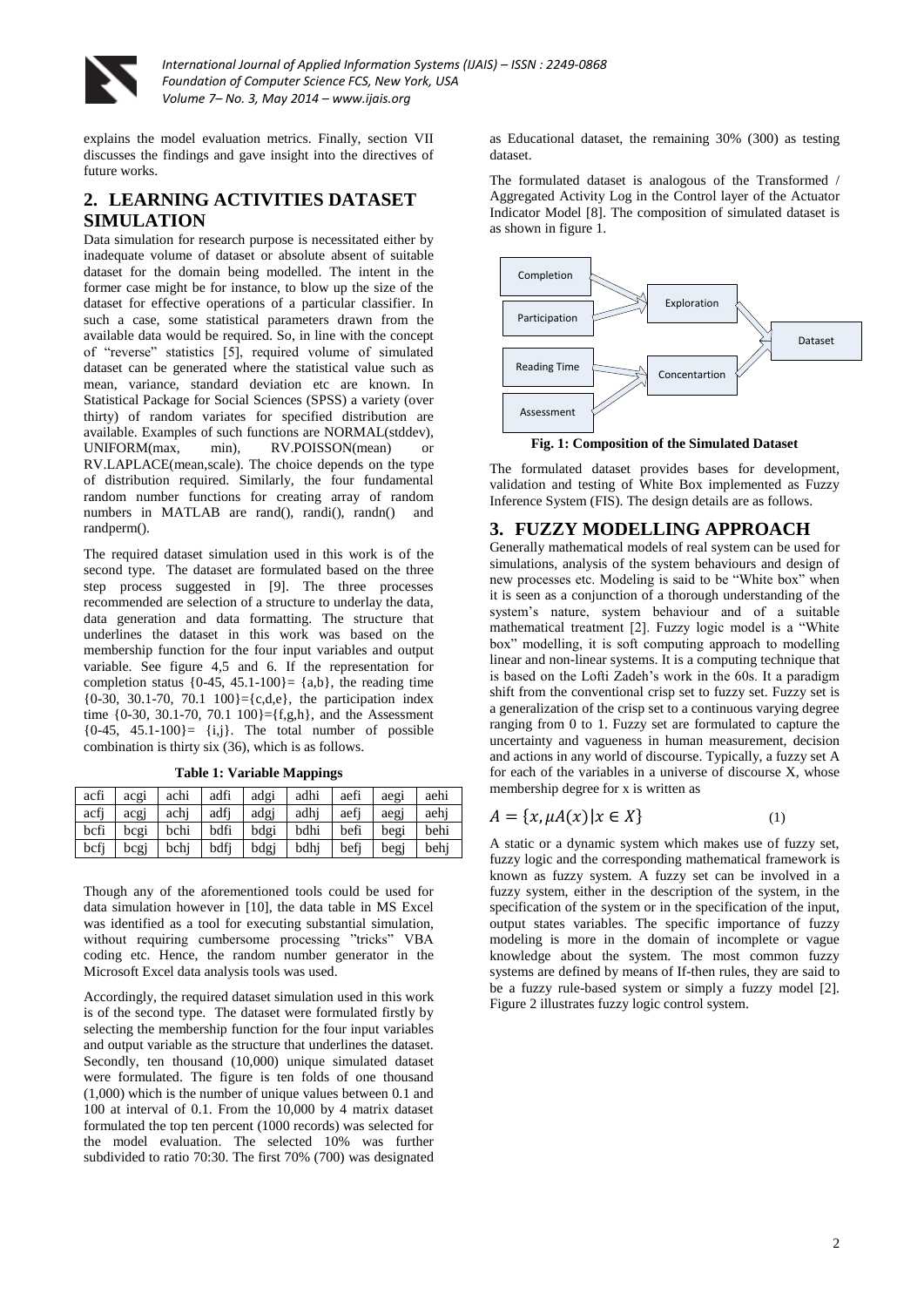



**Fig.2: Components of Fuzzy Knowledge Based System [4]**

The diagram above illustrates fuzzification, approximate reasoning and defuzzification as the three major parts of a fuzzy logic control system, it is the extended version of the fuzzification, Approximate Reasoning and Defuzzification stages in Fuzzy rule-based system.

In a typical rule based fuzzy systems, the relationships between the variables are represented by means of fuzzy Ifthen rules of the form: If antecedent proposition Then consequent proposition such that if  $\bar{x}$  is A then  $\bar{y}$  is B.  $\bar{x}$  and  $\bar{y}$  are the input and output linguistic variables while  $A$  and  $B$  are the input and output linguistic terms respectively. The truth values of the proposition and consequent depends on the degree of match between  $\bar{x}$  and A,  $\bar{y}$  and B respectively. In fuzzy model, the antecedent proposition is always a fuzzy proposition though the consequent could be either fuzzy proposition or crisp function. When the formal holds the model is said to be a Mamdani (linguistic) fuzzy model, else, it is of the type Takagi-Sugeno fuzzy model.

In the Mamdani Model which is also referred to as linguistic fuzzy model, the system specification is captured in series of if-then rules of the form

$$
R_i = if \ \bar{x} \ is \ A_i \ then \ \bar{y} \ is \ B_i \tag{2}
$$

where  $i = 1, 2, \dots, k$ .  $\overline{x}$ ,  $A_i$ ,  $\overline{y}$ ,  $B_i$  are the values of the linguistic variables / linguistic terms for the antecedent and consequents respectively. They are defined in the domains of the respective consequent base variables  $x \in X \subset R^p$ (proposition) and  $y \in Y \subset R^q$ (consequent). The membership functions of  $x$  and  $y$  are the mappings  $\mu(x): X \to [0,1]$ , and  $\mu(y): Y \to [0,1]$ . Similarly, if the domain of the terms are A and B then  $A_i \in A$  and  $B_i \in$  $B$ . The rule base which constitute the qualitative relationship between the model input and output can be represented as

$$
R = \{R_i | i = 1, 2, 3, \dots, k\}
$$
 (3)

For the model to be effective, its inference mechanism must be built on specific Relational representation. The Relational representation of Linguistic model can be computed either by using fuzzy conjunctions  $A^{\wedge}B$  or by using fuzzy implications  $A \rightarrow B$ . Such that each rule in (2) can be regarded as a fuzzy relation  $R_i$ :

Using Mamdani (conjunction) method, the relation R is computed by the minimum  $($ ) operator:

$$
R_i = A_i \times B_i, \text{ that is,}
$$
  

$$
\mu R_i(x, y) = \mu A_i(x)^{\wedge} \mu B_i(y)
$$
 (4)

The fuzzy relation R representing the entire model (2) is given by the disjunction (Union) of the K individual rule's relations  $R_i$ 

$$
R = \bigcup_{i=1}^{k} R_{i} \text{ that is } \mu_R(x, y) = \frac{\max}{1 \le i \le k} \left[ \mu A_i(x)^{\wedge} \mu B_i(y) \right] \tag{5}
$$

With the entire rule base encoded in the fuzzy relation R, the output of the linguistic model can be computed by the relational max-min composition (o).

$$
\bar{y} = \bar{x} \, oR \tag{6}
$$

However, the domain discretization and storing of relation R as explained above can be avoided by bypassing the relational calculus when the max-min (mamdani) inference is used. The working of the max-min (mamdani) inference according to [2] can be demonstrated for input fuzzy value  $\overline{A} = A'$ , for which the output value  $B'$  is given by the relational composition:

$$
\mu B'(y) = \frac{\max}{x} [\mu_{A'}(x)^\wedge \mu_R(x, y)] \tag{7}
$$

Substituting  $\mu_R(x, y)$  from (4)

$$
\mu B'(y) = \frac{\max}{x} \{ \mu_{A'}(x) \frac{\max}{1 \le i \le k} \left[ \mu A_i(x) \mu B_i(y) \right] \} \tag{8}
$$

The order can be changed as below to take care of the max and min operations taken from different domain.

$$
\mu B'(y) = \frac{\max_{1 \le i \le k} \{ \max_{x} \left[ \mu_{A'}(x)^{\wedge} \mu A_i(x)^{\wedge} \mu B_i(y) \right] \}}{\max_{(9)}
$$

If the degree of fulfillment of the ith rule's antecedent is denoted by  $B_i(y) = \frac{m}{2}$  $\frac{\partial}{\partial x}[\mu_{A'}(x)^{\wedge} \mu A_i(x)]$  (10)

The output fuzzy set of the linguistic model becomes

$$
\mu B_i(y) = \frac{\max}{1 \le i \le k} [B_i \wedge \mu B_i(y)]; y \in Y \qquad (11)
$$

The algorithm for the max-min or Mamdani inference is as follows [2],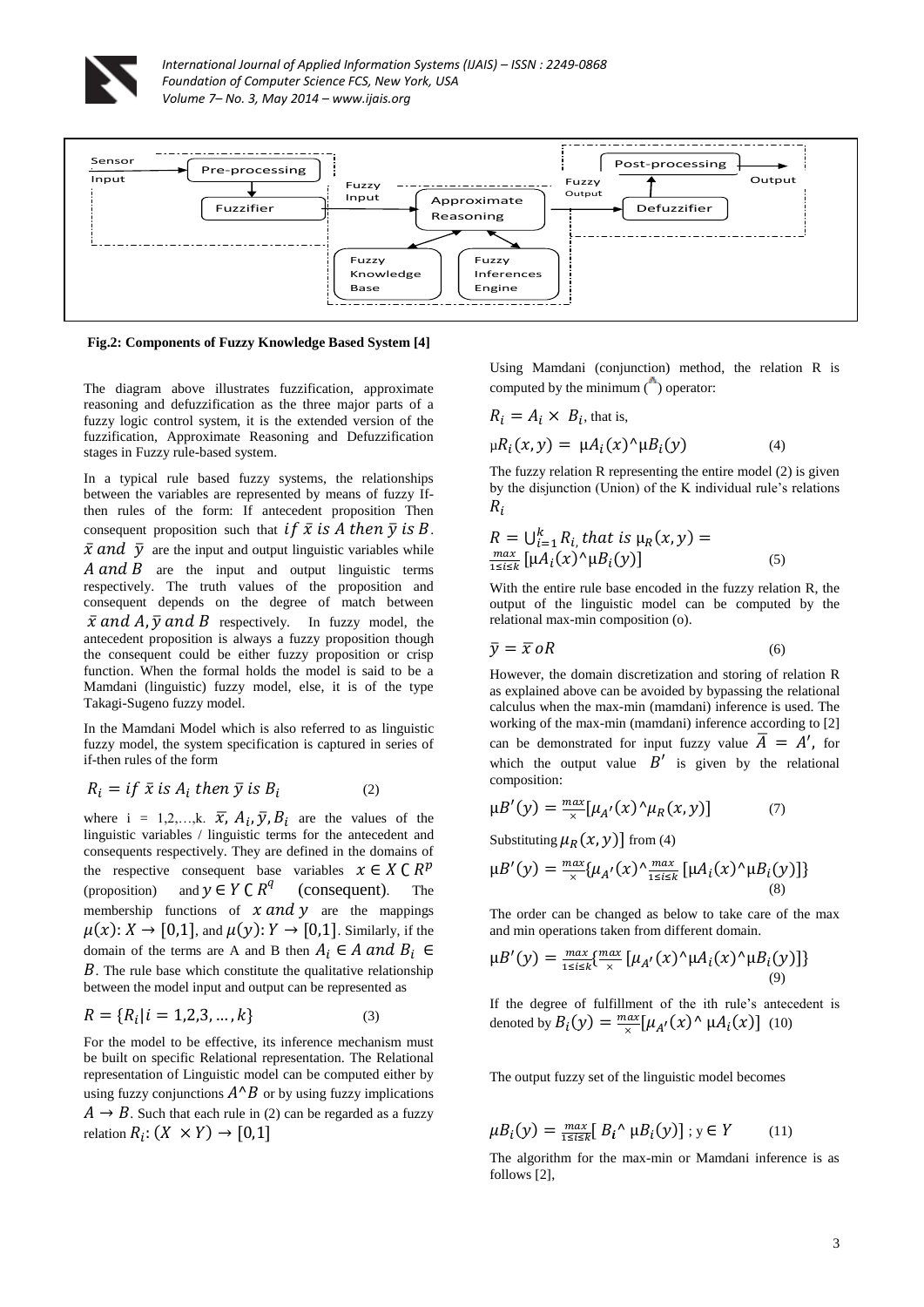

Compute the degree of fulfillment by:

$$
B_i = \frac{\max}{x} [\mu_{A'}(x) \land \mu A_i(x)], 1 \le i \le k \qquad (12)
$$

Derive the output fuzzy sets

$$
B_i: \mu B'_i(y) = [B_i \wedge \mu B_i(y)]; y \in Y, 1 \le i \le k
$$
\n(13)

Aggregate the output fuzzy set

$$
B_i': \mu B'(y) = \frac{\max}{1 \le i \le k} \mu B_i'(y), y \in Y \tag{14}
$$

# **4. LEARNER'S ACTIVITIES EVALUATION FUZZY MODEL**

The three main stages in fuzzy modelling are the Fuzzification, the Inference and the Defuzzification stages.

### **4.1 The Fuzzification**

In this initial step, the input and output terms for the four input variables were determined as follows. The Completion = { Non Adequate, Adequate} = { $0 - 45$ , 45 – 100}, The Reading Time =  $\{ Low, Medium, High \} = \{0 - 30, 30 - 70,$  $70 - 100$ , The Assessment = {Unsatisfaction, Satisfaction} =  ${0 - 45, 45 - 100}$ , The Participation Index = { Low, Medium, High $= \{0 - 30, 30 - 70, 70 - 100\}$ . Similarly, definition of the output variable was defined as Classification  $=$  {Repeat, Proceed} = {0 – 45, 45 – 100}. The range of the base value for all the variable is put at 100. This is in line with the practice in the educational sector which is the domain for the model. Gaussian membership function was used for each of the variables. It is given as The Gaussian  $MF =$ 

$$
\mu_{A_{ij}}(x_j; C_{ij}, \sigma_{ij}) = e^{\left(\frac{-\left(x_j - c_{ij}\right)^2}{2\sigma_{ij}^2}\right)}
$$
\n(15)

The choice of Gaussian MF is informed by its amenability to adjustment of its parameters  $C$  (centre) and  $\sigma(width)$ through training.

### **4.2 The Inferences**

The thirty six rules based on all the possible combinations of the terms for the four variables are formulated. Excerpt of expert's formulated Fuzzy rules are:

i. **If** *(Completion is NonAdequate) and (ReadingTime is Low) and (ParticipationIndex is Low) and (Assessment is Unsatisfactory)* **then** *(Classification is Repeat)*

ii. **If** *(Completion is Adequate) and (ReadingTime is Medium) and (ParticipationIndex is Low) and (Assessment is Satisfactory)* **then** *(Classification is Proceed)* 



**Fig. 3: Fuzzy Model for Learner Activities Evaluation.**

The Fuzzy Model for Learners Activities Evaluation is as shown in figure 3. The membership functions and the discretizations for each of the input and output variable are as follows:

Figure 4 shows the Gaussian Membership Function for course completion variable.



**Fig. 4: Completion Membership Function** 

The discretization for the above membership function is shown in table 2 below.

**Table 2: Discretization of Completion Membership Function** 

|                                                  |  |     |     |     | 100 |  |
|--------------------------------------------------|--|-----|-----|-----|-----|--|
| ΝA                                               |  | 0.4 |     |     |     |  |
|                                                  |  |     | 0.1 | 0.3 |     |  |
| Key: C : Completion variable<br>NA: Non-Adequate |  |     |     |     |     |  |
| A : Adequate                                     |  |     |     |     |     |  |

The membership function for the Assessment variable is similar to that of the completion variable shown above. However, its discretization is as shown in table 3, below.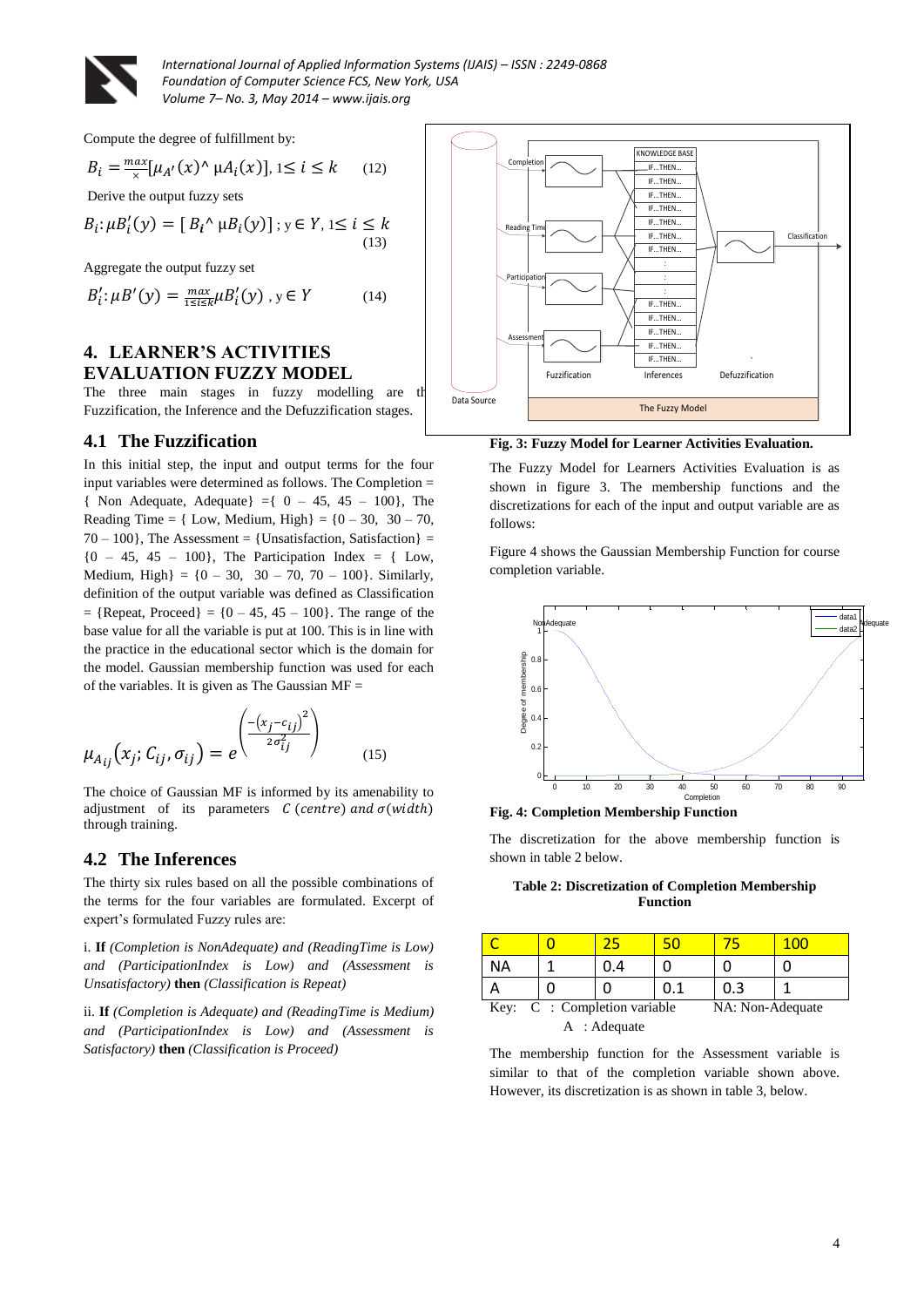

**Table 3: Discretization of Assessment Membership Function** 

|  | ,⊶ |          |     |  |
|--|----|----------|-----|--|
|  |    | $\Omega$ | 0.3 |  |

Key: A: Assessment variable terms:

U: Unsatisfactory S: Satisfactory

Next is the three terms Gaussian Membership Function for Reading Time variable.



#### **Fig. 5: Reading Time Membership Function and Discretization**

The discritization for the Reading Time Membership function shown above is as shown in table 4 below

**Table 4: Discretization of Reading Time Membership Function**

| NR⊳ | 25  | 50 |     | <b>100</b> |
|-----|-----|----|-----|------------|
|     | 0.2 |    |     |            |
| M   | 0.2 |    | 0.2 |            |
|     |     |    | 0.2 |            |

Key: R: Reading Time variable

L: Low M: Medium H: High

The Membership Function and the discritization of the Participation Index is similar to that of the Reading Time variable.

Finally is the Output Membership Functions which is shown in figure 6 below.



**Fig. 6: Classification Membership Function**

The fuzzification for the classification Membership function is as shown in table 5 below

**Table 5: Discretization for Classification Membership Function**

| $\mathbf{r}$ | $\alpha r$ $\alpha 1$ | $\cdot$ $\sim$<br>$\cdots$ | 111<br>14. |  |  |
|--------------|-----------------------|----------------------------|------------|--|--|

Key: CL: Classification variable terms:

#### R: Repeat P: Proceed

The workings of the linguistic system hinge on the inference algorithm or the inference mechanism which can be constructed using Relational calculus or the Mamdani techniques. The latter minimizes amount of constructions and storage required for the relations.

Using the Relational Calculus approach, the relations for each of the rule  $R_i$ , i=36 in this case needs to be constructed. Hence, using (4) above,

$$
R_i = C_i \times A_i \times RT_i \times P_i \times y =
$$
  
\n
$$
\mu C_i^{\wedge} \mu A_i^{\wedge} \mu R_i^{\wedge} \mu P_i^{\wedge} \mu y
$$
  
\n
$$
1 \le i \le 36 \text{ and } j=1,2
$$
 (16)

From the discretization of the membership functions and the rules, it is clear that the model is of the Many Input Many Output (MIMO) type. The relation for each rule will be a Cartesian product of all the relevant tuples. The formulation of  $R_1$  for instance will be

$$
R_1 = C_{NA} \times A_u \times R_l \times P_l \times y =
$$

$$
\mu C_{NA}^{\prime} \mu A_u^{\prime} \mu R_l^{\prime} \mu P_l^{\prime} \mu y \qquad (17)
$$

The discretization for

 $R_1 = \mu C_{NA}^{\alpha} \mu A_u^{\alpha} \mu R_l^{\alpha} \mu P_l^{\alpha} \mu y$  is as shown in table 6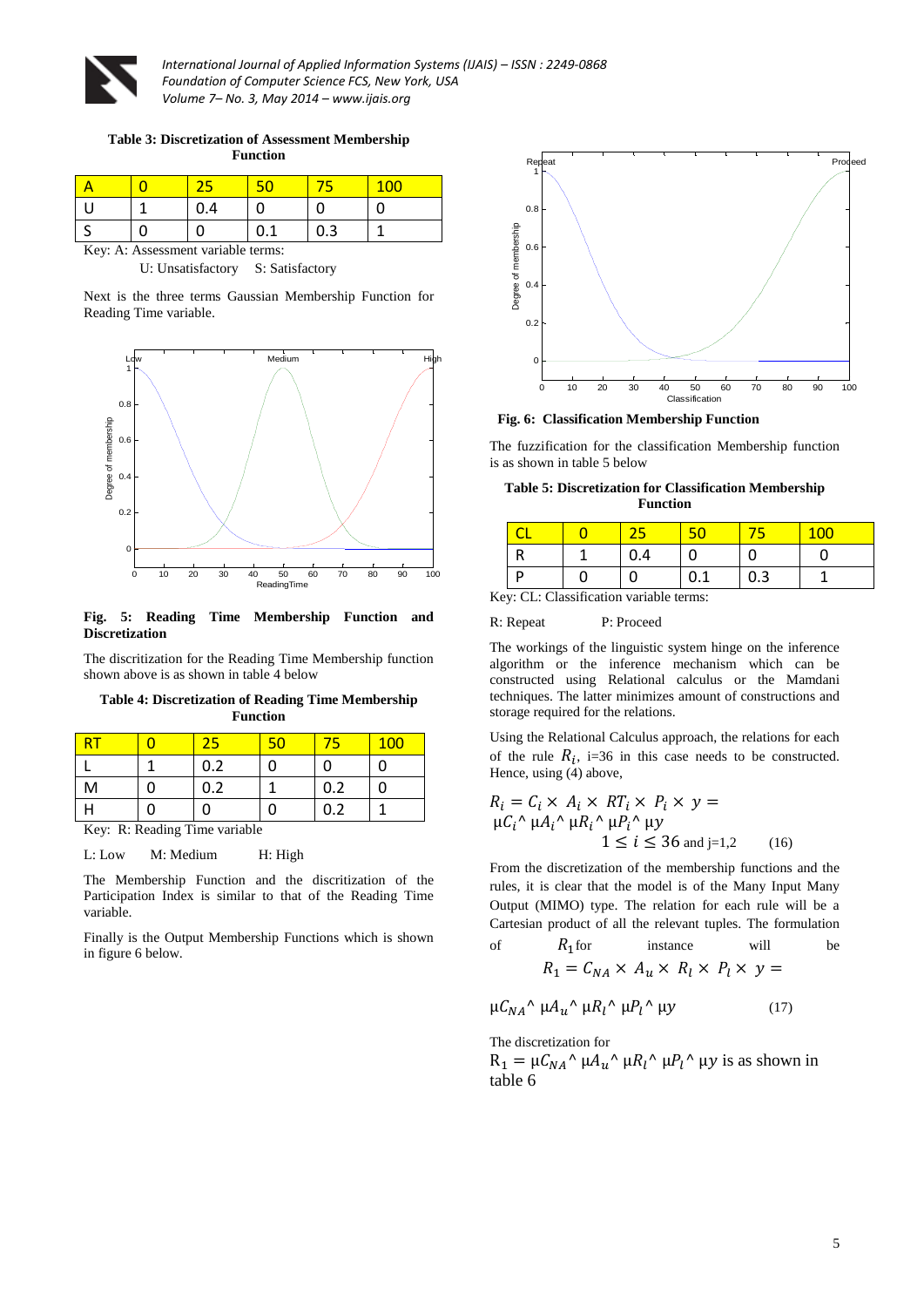

m

*International Journal of Applied Information Systems (IJAIS) – ISSN : 2249-0868 Foundation of Computer Science FCS, New York, USA Volume 7– No. 3, May 2014 – www.ijais.org*

**Table 6: Discretization for**  $R_1 = \mu C_{NA}^{\dagger} \mu A_U^{\dagger} \mu R_L^{\dagger} \mu P_L^{\dagger} \mu Y_L^{\dagger}$ 

|     | 25  |  | 100 |
|-----|-----|--|-----|
|     | 0.2 |  |     |
| 0.2 | 0.2 |  |     |
|     |     |  |     |
|     |     |  |     |

So using the same approach the relation for other rules is constructed. The fuzzy relation R representing the entire model is given by the disjunction (Union) of the K individual rule's relations  $R_i$  as in (5)

$$
R = \bigcup_{i=1}^{36} R_{i} \text{ that is } \mu_R(x, y) =
$$

$$
\frac{\max}{1 \le i \le 36} \left[ \mu C_i^{\wedge} \mu A_i^{\wedge} \mu R_i^{\wedge} \mu P_i^{\wedge} \mu y \right]
$$
(18)

However, the following is the Mamdani algorithm approach for an input  $\bar{x} = A'$ .

If  $B_i$  is the degree of fulfilment for each of  $R_i$ .

The degree of fulfilment computation is:

$$
B_i = \frac{\max}{x} [\mu_{A'}(x)^\wedge \mu C_i^\wedge \mu A_i^\wedge \mu R_i^\wedge \mu P_i^\wedge \mu y],
$$
  

$$
1 \le i \le k
$$
 (19)

The output fuzzy sets is derived by

$$
B_i: \mu B_i'(y) = [B_i \wedge \mu B_i(y)]; y \in Y, 1 \le i \le k
$$

Aggregate the output fuzzy set

$$
B_i': \mu B'(y) = \frac{\max}{1 \le i \le k} \mu B_i'(y), y \in Y \tag{20}
$$

#### **4.3 The Defuzzification**

The Defuzzification phase is for transforming the fuzzy output to it representative fuzzy value in line with the logic of the system. This is essential in this work also measuring system performance. Most often used defuzzification methods include Centroid, Bisector, Largest of Maximum (LOM), Mean of Maximum (MOM), and Smallest of Maximum (SOM). Centroid of Area (COA) Defuzzification is used and its formular is given as

$$
y_{\rm COA} = \frac{\int_{y} \mu_B(y) y dy}{\int_{y} \mu_B(y) dy}
$$
 (21)

#### **5. THE SIMULATIONS**

MATLAB Version 7 was used to simulate the Fussy Inference System (FIS)

The FIS Editor was launched from the command prompt by executing the *fuzzy* command.

The parameters were set accordingly. And Method  $=$  min, Or Method= max, implication = min, Aggregation= max, Defuzzification = centroid, FIS Type = Mamdani, FIS Name = E\_LearningUsers.

The descriptions of the membership function (MF) for the four inputs were defined as follows: The Completion variable: Type= gaussmf; Linguistic Variable NonAdequate =  $0 - 45$ ; Linguistic Variable Adequate =  $45-100$ ; Range =  $[0 100]$ ; Display Range  $=$  [0 100].

The Reading Time: Type= gaussmf; Linguistic Variable Low  $= 0 -30$ ; Linguistic Variable Medium 30– 70; Variable High 70– 100, Range =  $[0 100]$ ; Display Range =  $[0 100]$ .

The Assessment: Type= gaussmf; Variable Unsatisfaction =  $0$  $- 45$ ; Variable Satisfaction = 45 – 100; Range =  $[0 100]$ ; Display Range  $=$  [0 100].

Participation Index: Type= gaussmf; Linguistic Variable Low  $= 0 - 30$ ; Linguistic Variable Medium 30– 70; Linguistic Variable High 70– 100, Range =  $[0 100]$ ; Display Range =  $[0 0]$ 100]. Figure 7 below is the overall view of the E-learning Users Fuzzy Inference System.



System EearningUsers: 4 inputs, 1 outputs, 36 rules

#### **Fig. 7: Formulation of FIS Model**

The Rule Editor was used to define the thirty six (36) rules estimated from Decision Tree and outlined in the Rule Table as in [8]. Equal weight of one (1) was assigned to each of the rules.

Figure 8 is the Surface View of the Reading Time, Completion and Classification reflecting the relationship.



**Fig. 8: Surface Viewer for the Reading Time, Completion and Classification variables**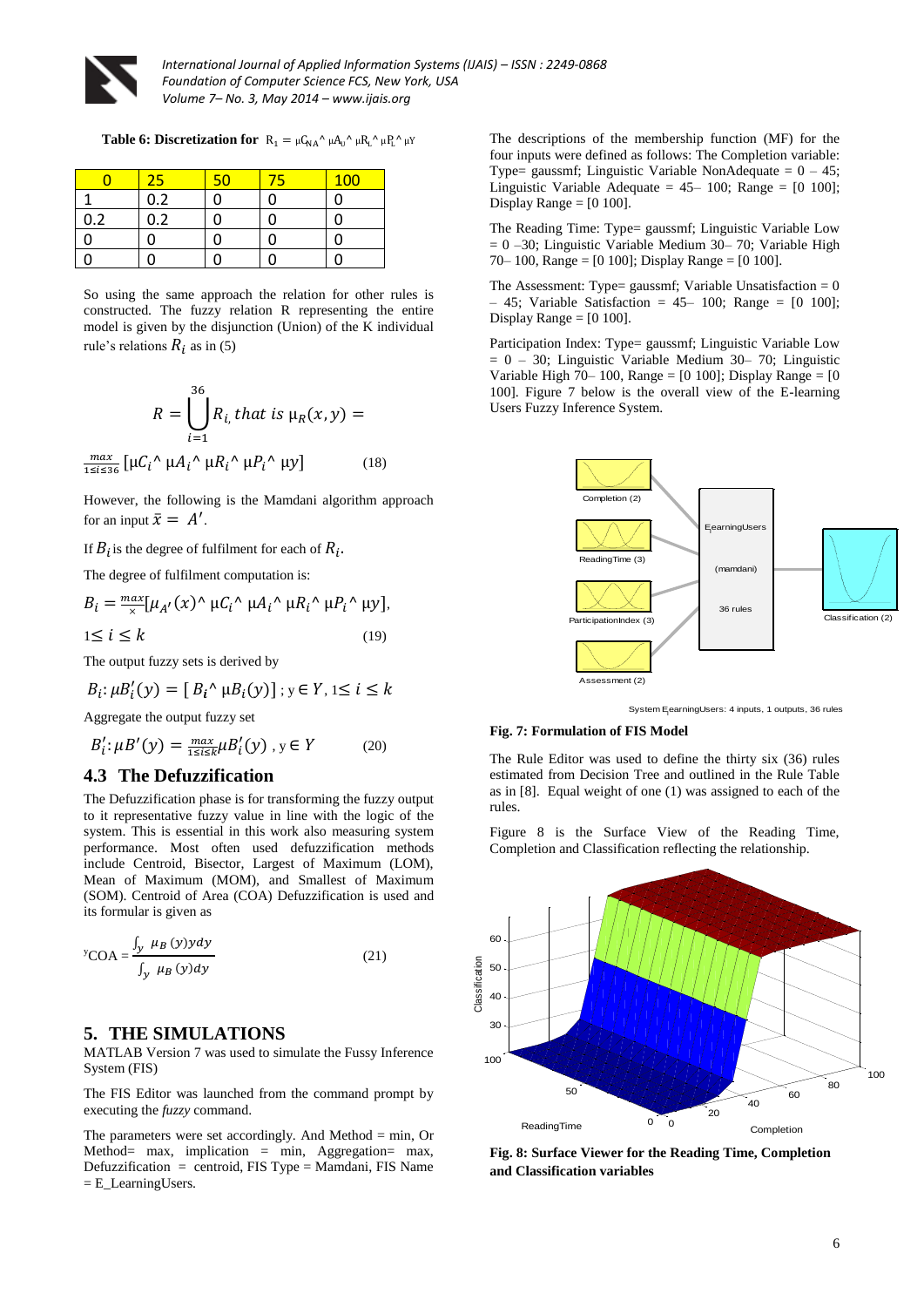

The FIS: e\_learningUsers was evaluated using the following *readfis* and *evalfis* functions in MATLAB:

*>> fuzzy e\_learningusers*

*>> fismat=readfis('e\_learningusers')*

fismat =

name: 'E\_learningUsers'

type: 'mamdani'

andMethod: 'min'

- orMethod: 'max'
- defuzzMethod: 'centroid'
- impMethod: 'min'
- aggMethod: 'max'
- input: [1x4 struct]

output: [1x1 struct]

rule: [1x36 struct]

Table 7 below shows the output of the system. The first four columns are the input values; the last column is the defuzzified output. Each row is an instance or record of a student.

**Table 7: Sample FIS Input and Output**

| $\gg$ evalfis | $ans =$ |      |                 |                |
|---------------|---------|------|-----------------|----------------|
| (I29.27)      | 3       | 63.2 | 48              | 24.3198        |
| 27.97         | 33.1    | 73   | 2.9             | 18.0210        |
| 41.77         | 18.1    | 73.2 | 72.9            | 42.6708        |
| 14.17         | 48      | 2.9  | 2.9             | 13.1286        |
| 32.97         | 78.1    | 2.9  | 48              | 26.3635        |
| 41.82         | 53.2    | 33   | 78.2            | 42.8774        |
| 49.35         | 83.3    | 63.2 | 48              | 66.9824        |
| 34.3          | 58.4    | 73   | 2.9             | 23.0425        |
|               |         |      | : $1$ , fismat) | $\ddot{\cdot}$ |

## **6. PERFORMANCE EVALUATION CRITERIA**

The performance of the machine learning models was based on least values of Mean Absolute Error (MAE), Root Mean-Squared Error (RMSE) and the Accuracy.

The Mean Absolute Error (MAE): is the average of the difference between predicted and the actual value in all test cases [1]. It is the average prediction error. Assuming that the actual output is a, and the expected output is c, the formula for calculating MAE is:

$$
\frac{|a_1 - c_1| + |a_2 - c_2| + |a_3 - c_3| + \dots + |a_n - c_n|}{n}
$$
 (22)

The Root Mean-Squared Error (RMSE): is a frequently used measure of differences between values predicted by a model or estimator and the values actually observed (expected) values (Challagula et, al., 2005). It is the square root of the mean square error (Ardil and Sandhu, 2010). The formular is as shown below:

$$
\sqrt{\frac{(a_1-c_1)^2+(a_2-c_2)^2+(a_3-c_3)^2+\cdots+(a_n-c_n)^2}{n}} \quad (23)
$$

|  |  | Table 8: Performance Evaluation Calculation |  |  |
|--|--|---------------------------------------------|--|--|
|--|--|---------------------------------------------|--|--|

| Expected<br>Output(c) | FIS(a)                 | $ a-c $       | $(a-c)^2$       |                                         |
|-----------------------|------------------------|---------------|-----------------|-----------------------------------------|
| 35.87                 | 24.32                  | 11.55         | 133.41          |                                         |
| 34.25                 | 18.02                  | 16.23         | 263.38          |                                         |
| 51.5                  | 42.67                  | 8.83          | 77.95           |                                         |
| 17                    | 13.13                  | 3.87          | 14.99           |                                         |
| 40.5                  | 26.36                  | 14.14         | 199.84          |                                         |
| 51.56                 | 42.88                  | 8.68          | 75.39           |                                         |
| 60.97                 | 66.98                  | 6.01          | 36.15           |                                         |
| 42.15                 | 23.04                  | 19.11         | 365.10          |                                         |
| 73.5                  | 74.54                  | 1.04          | 1.08            |                                         |
| 4.78                  | 12.37                  | 7.59          | 57.55           |                                         |
| 34.5                  | 27.32                  | 7.18          | 51.62           |                                         |
|                       |                        |               |                 |                                         |
|                       | $\Sigma$ ( a-c )       | 1568.23       | 19662.50        | $\sum (a-c)^2$                          |
|                       | $\Sigma$ ( a-c )<br>/n | 8.71<br>(MAE) | 10.45<br>(RMSE) | $\sqrt{( }$ ( $\sqrt{ }$ (a-c)<br>(2)/n |

#### **7. FUTURE WORK**

Moving forward in this work, the current results shall be revalidated using live data of students enrolled in an online course in Moodle Learning Management System. Comparison shall be made between the performance of the current fuzzy logic model and the equivalent Neuro-fuzzy model. Subsequently the more efficient of the two models shall be integrated into the Moodle LMS for automatic Evaluation of Learning Activities.

#### **8. REFERENCES**

- [1] Ardil, E., and Sandhu, P.S. 2010. A soft computing approach for modeling of severity of faults in software systems. International Journal of Physical Sciences. 5(2), 74-85. Retrieved from http://www.academicjournals.org/IJPS.
- [2] Babuska, R. 2001. Fuzzy systems, modeling and identification. Technical report, Delft University of Technology. Netherland.
- [3] Challagulla, V., Bastani, F., Yen, I., and Paul, R. 2005. Empirical assessment of machine learning based software defect prediction techniques. 10th IEEE International Workshop on Object-Oriented Real-Time Dependable Systems. WORDS 2005. 263-270.
- [4] Devendra, K.C. 2010. Modeling and simulation of system using MATLAB and SIMULINK. CRC Press, Taylor & Francis Group, Boca Raton.